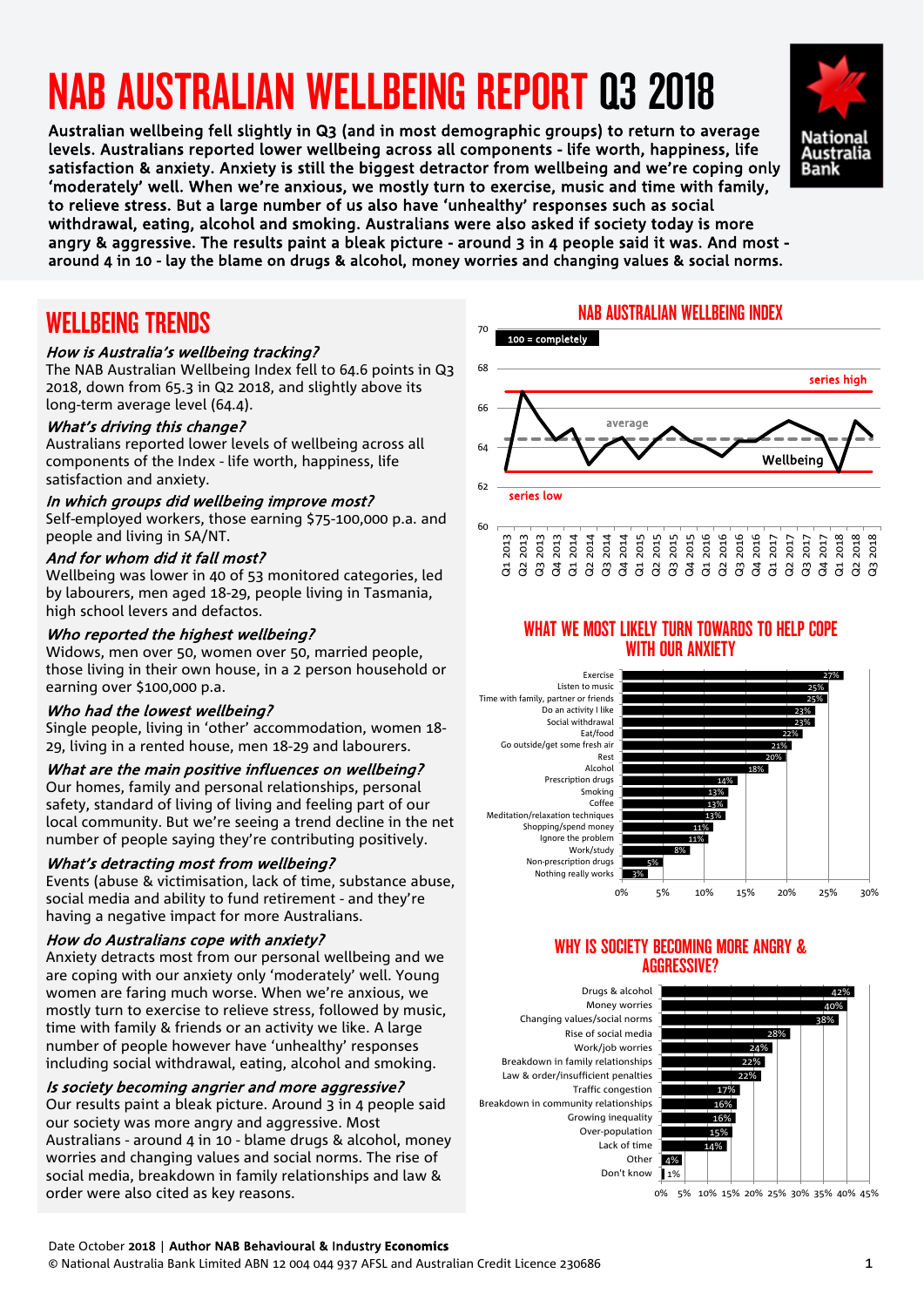# MAIN REPORT

#### NAB AUSTRALIAN WELLBEING INDEX



Wellbeing fell in most key groups in Q3 2018 - it was lower in 40 of 53 monitored categories, fell in 12 and unchanged in 1.

Wellbeing improved most for self-employed workers (+3.5 points), those earning \$75-100,000 p.a. (+2.4) and living in SA/NT (+1.2). Modest gains were also reported by sales/clerical workers, people living in rented apartments, have a bachelor or post grad qualification. married people and those living in a 2 person household. Wellbeing was unchanged in WA.

Wellbeing fell most for labourers (-5.6), men aged 18-29 (-5.4), in TAS (-5.2), for high school levers (-3.8) and defactos (-3.7).

Overall wellbeing in Q3 was highest for widows (72.6), men over 50 (70.1), women over 50 (69.2), married people (68.9), those living in their own house (68.4), in a 2 person household (67.6) or earning over \$100,000 p.a. (67.3).

Single people (57.4) and those living in 'other' accommodation (57.4) had the lowest wellbeing. They were followed by young women 18-29 (58.5), people living in a rented house (58.7), men aged 18-29 (59.1) and labourers (59.8).

By state SA/NT (66.3) replaced TAS (64.7) for the highest wellbeing with VIC (63.6) still the lowest. By region, rural towns and the bush (65.1) continued to lead the way for wellbeing.

The wellbeing gap between men and women closed in Q3, with both groups reporting similar levels of wellbeing (64.6). But whereas wellbeing was higher for men than women in the over 50 and 18-29 year old ages groups, wellbeing was higher for women in the 30-49 year old group.

The NAB Australian Wellbeing Index fell to 64.6 points in Q3 2018, down from 65.3 in Q2, and slightly above its long-term average level (64.4).

Australians reported lower levels of wellbeing across all components of the Wellbeing Index.

They scored 'not anxious' yesterday 57.8 points (59.5 in Q2), life satisfaction 65.4 points (65.7 in Q2), happy yesterday 66.7 points (67.2 in Q2) and worthwhile life 68.4 points (69.0 in Q2).

Anxiety continues to detract the most from overall wellbeing (and by a significant margin) while our sense of life worth continues to add the most.



#### NAB AUSTRALIAN WELLBEING INDEX - ALL CATEGORIES (100 = completely)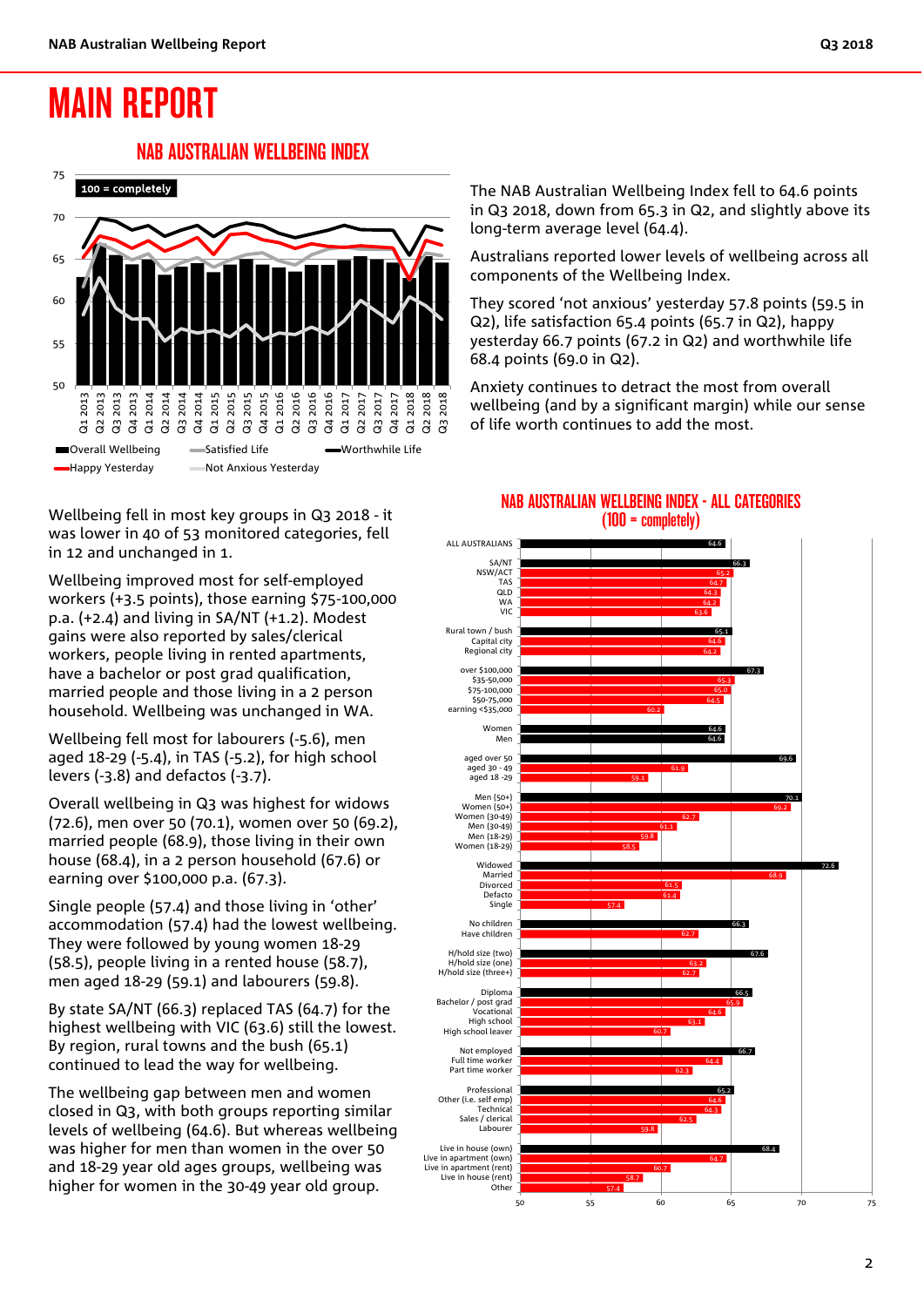### FACTORS THAT IMPACT OUR WELLBEING

#### WELLBEING DRIVERS (NET)



WELLBEING DRIVERS (NET): TOP & BOTTOM 5





The home we live in (net 42%), family and personal relationships (41%), personal safety (36%), standard of living of living (33%) and feeling part of our local community continued to contribute positively to the personal wellbeing of most Australians in Q3 2018.

The key detractors from their wellbeing were events like abuse and victimisation (-27%), a lack of time (-23%), substance use and abuse (-18%), social media (-9%) and the ability to fund retirement (-4%).

Other net detractors from wellbeing in Q3 included buying, selling or finding a home (-3%), our physical appearance (-1%) and time it takes to get to work (-1%).

> A longer-term look at the key drivers of wellbeing reveals some interesting patterns.

The homes we live in, family & personal relationships, personal safety, our standard of living and feeling part of the local community have typically contributed positively to the personal wellbeing of the greatest net number of Australians since we started compiling this data in mid-2015.

But we have also noted a trend decline in the net number of people who said these factors are contributing positively to their personal. This is clearly apparent in the chart on the left.

Moreover, the net number of Australians who said these factors contributed positively Q3 was the lowest than at any time since mid-2015 (except for feeling part of the local community).

An even more concerning trend is evident when it came to the things that had a negative impact on the personal wellbeing of most Australians. Since mid-2015, they also appear to be having a greater negative impact for more Australians, particularly when it comes to events and a lack of time.

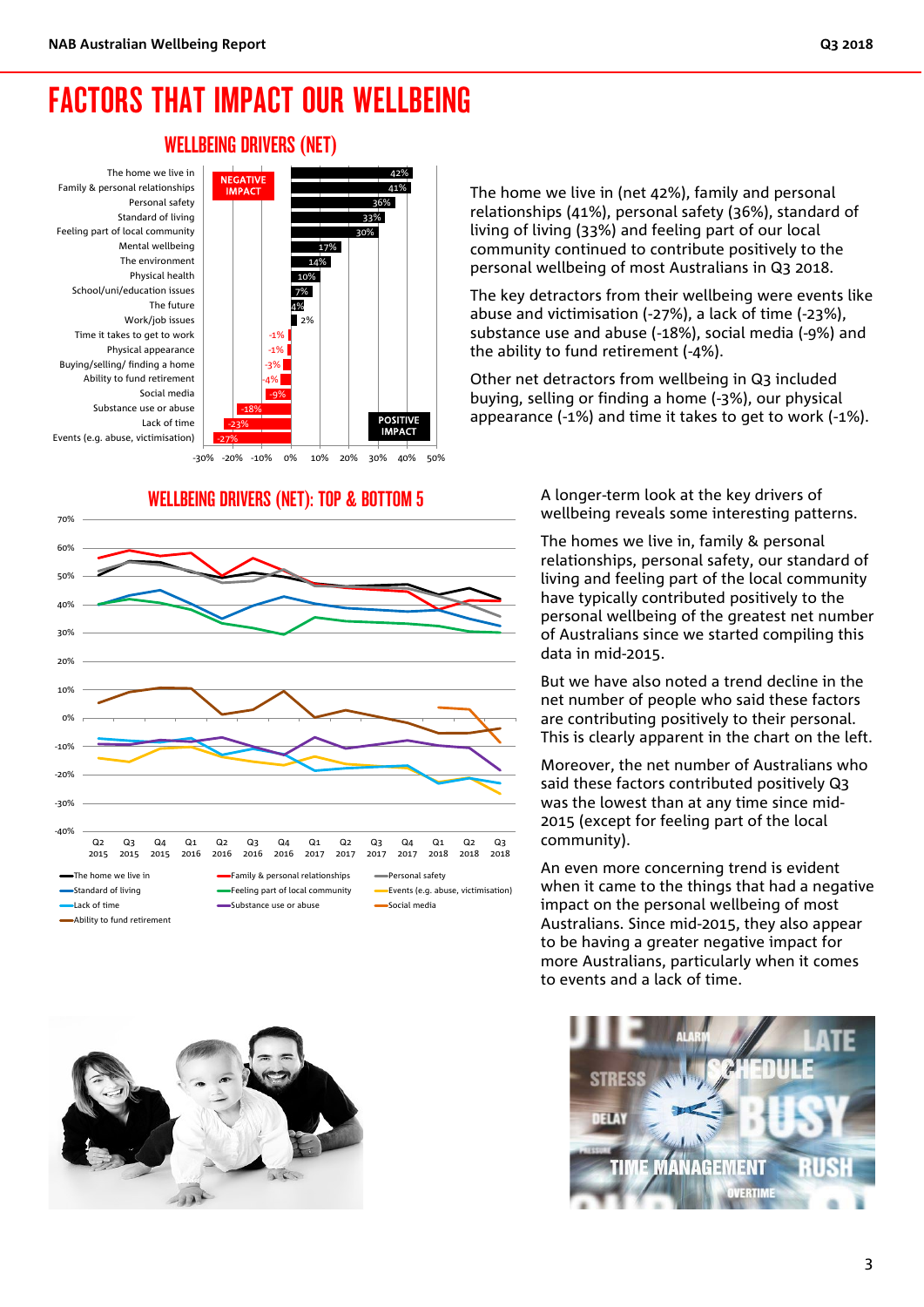# COPING WITH ANXIETY



#### WHAT WE MOST LIKELY TURN TOWARDS TO HELP COPE WITH OUR ANXIETY



The NAB Australian Wellbeing Index has consistently identified anxiety as the biggest detractor from our personal wellbeing.

But not only is it the biggest detractor, we don't seem to be coping with our anxiety very well. In fact, when asked how they were coping with their anxiety, Australians on average scored just 57.4 points out of a possible 100 (where 100 is 'completely'). This suggests that we are coping only 'moderately' well.

But when we break this down by gender and age, it's very clear that some groups are coping much better than others. Young men aged 18-29 (62.9 points) and men aged over 50 (61.6 points) said they were coping the best. In contrast, young women 18-29 are faring much worse (47.2 points) and this has deteriorated substantially since late-2017 (62.0 points). Middle-aged women are also not coping as well (52.5 points).

When we're anxious, what do we most likely turn to help us cope?

Our survey results suggest that majority of people turn to exercise (27%), which is also widely acknowledged as one of the most important things individuals can do to relieve stress.

Other popular choices according to around 1 in 4 Australians included listening to music (25%), spending time with family, their partner or friends (25%) or do an activity they like (23%).

A large number of people had more 'unhealthy' responses including social withdrawal (23%), eating or food (22%), alcohol (18%) and smoking (13%).

But responses also varied greatly by gender - particularly by gender age group (see table below).

|                                      | All | Women | Men | Women<br>$(18-29)$ | Men<br>(18-29) | Women<br>(30-49) | Men<br>(30-49) | Women<br>(50+) | Men<br>(50+) |
|--------------------------------------|-----|-------|-----|--------------------|----------------|------------------|----------------|----------------|--------------|
| Exercise                             | 27% | 28%   | 25% | 31%                | 30%            | 27%              | 25%            | 28%            | 19%          |
| Listen to music                      | 25% | 26%   | 25% | 24%                | 24%            | 29%              | 25%            | 22%            | 23%          |
| Time with family, partner or friends | 25% | 25%   | 25% | 33%                | 19%            | 17%              | 24%            | 27%            | 34%          |
| Do an activity I like                | 23% | 26%   | 21% | 30%                | 19%            | 16%              | 19%            | 34%            | 25%          |
| Social withdrawal                    | 23% | 27%   | 20% | 24%                | 19%            | 33%              | 25%            | 23%            | 12%          |
| Eat/food                             | 22% | 23%   | 21% | 23%                | 22%            | 26%              | 25%            | 19%            | 15%          |
| Go outside/get some fresh air        | 21% | 20%   | 22% | 13%                | 21%            | 20%              | 21%            | 25%            | 24%          |
| Rest                                 | 20% | 19%   | 20% | 23%                | 18%            | 16%              | 19%            | 20%            | 26%          |
| Alcohol                              | 18% | 13%   | 22% | 10%                | 18%            | 12%              | 22%            | 17%            | 27%          |
| <b>Prescription drugs</b>            | 14% | 13%   | 16% | 14%                | 7%             | 13%              | 20%            | 11%            | 17%          |
| Smoking                              | 13% | 13%   | 12% | 15%                | 14%            | 14%              | 11%            | 11%            | 13%          |
| Coffee                               | 13% | 11%   | 15% | 12%                | 9%             | 14%              | 15%            | 8%             | 21%          |
| Meditation/relaxation techniques     | 13% | 12%   | 13% | 16%                | 18%            | 9%               | 12%            | 12%            | 10%          |
| Shopping/spend money                 | 11% | 12%   | 11% | 4%                 | 14%            | 22%              | 13%            | 6%             | 4%           |
| Ignore the problem                   | 11% | 12%   | 9%  | 12%                | 14%            | 14%              | 5%             | 10%            | 11%          |
| Work/study                           | 8%  | 7%    | 10% | 10%                | 15%            | 7%               | 8%             | 4%             | 7%           |
| Non-prescription drugs               | 5%  | 4%    | 6%  | 4%                 | 12%            | 3%               | 4%             | 6%             | 2%           |
| Nothing really works                 | 3%  | 3%    | 3%  | 4%                 | 1%             | 3%               | 3%             | 3%             | 5%           |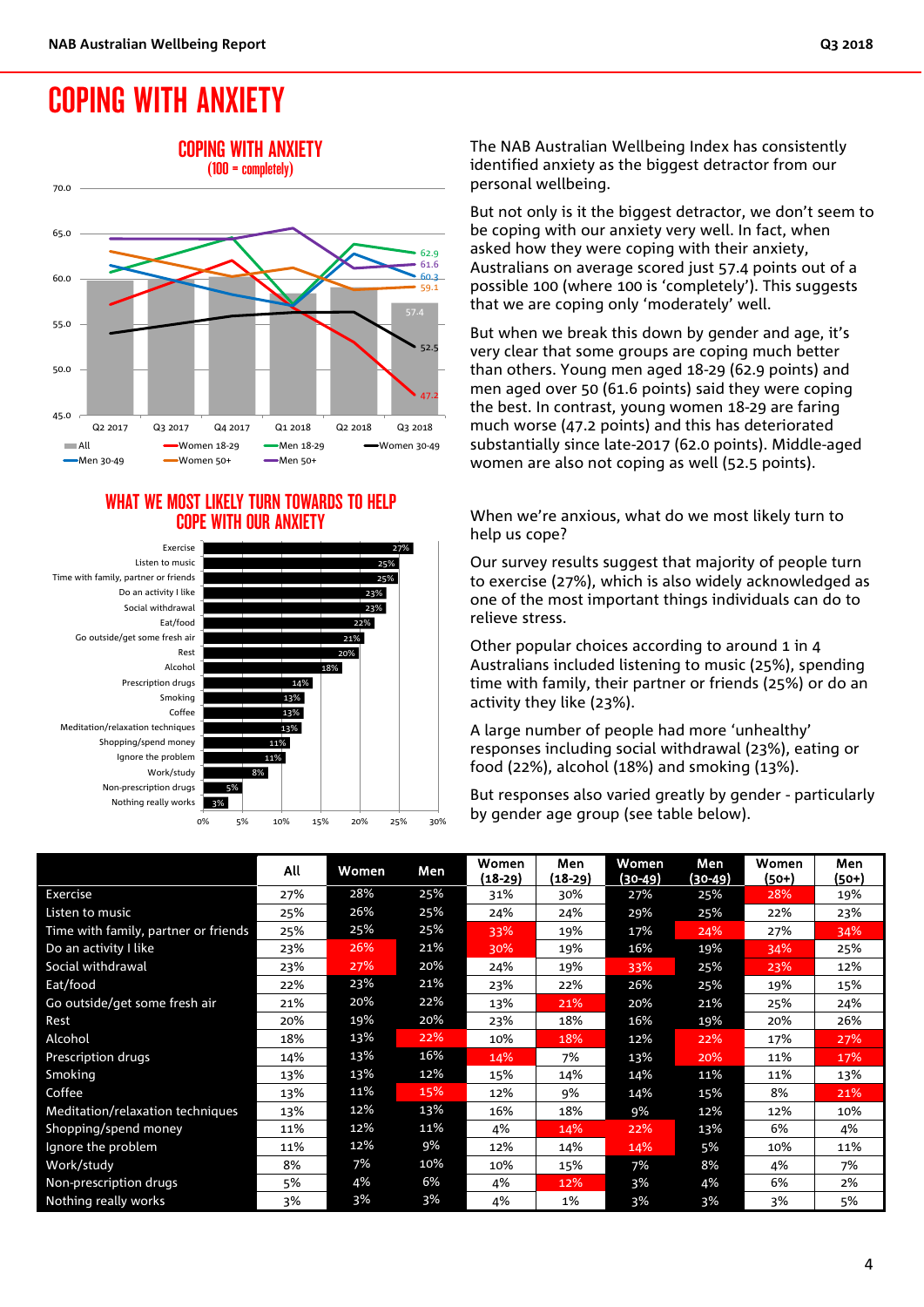By gender overall, men and women were in broad agreement across most factors. The biggest differences were in relation to doing and activity (26% women; 21% men), social withdrawal (27% women; 21% men), alcohol (22% men; 13% women) and coffee (15% men; 11% women).

Among younger Australians aged 18-29, noticeably more women spent time with their family, partner or friends (33% vs. 19%), did an activity they like (30% vs. 19%) or took prescription drugs (14% vs. 7%) than did men. Men were much more likely to go outside or get some fresh air (21% vs. 13%), drink alcohol (18% vs. 10%), shop or spend money (14% vs. 4%) or take non-prescription drugs (12% vs. 4%) than women.

In the 30-49 year old age group, women were more likely to withdraw socially (33% vs. 25%), shop or spend money (22% vs. 13%) or ignore the problem (14% vs. 5%) than men. Men were however more likely to spend time with family, partners or friends (24% vs. 17%), drink alcohol (22% vs. 12%) or use prescription drugs (20% vs. 13%).

In the over 50 group, more women exercised (28% vs. 19%), did an activity they liked (34% vs. 25%) or withdrew socially (23% vs. 12%), but more men spent time with family, partners and friends (34% vs. 27%), drank alcohol (27% vs. 17%), took prescription drugs (17% vs. 11%) or drank coffee (21% vs. 8%).

## CHANGING SOCIETY



#### WHY IS SOCIETY RECOMING MORE ANGRY & AGGRESSIVE?



Society is changing and these changes can impact wellbeing both positively and negatively. In this report, we asked Australians to think about their day to day interactions with people and whether we, as a society are angrier and more aggressive.

The results paint a bleak picture. Around 3 in 4 (72%) said our society was in fact becoming angrier and more aggressive. Only 18% said it wasn't and 10% didn't know. More women (74%) said things had become worse than men (72%).

By age and gender, 76% of women aged 30-49 and over 50 said that society was getting angrier and more aggressive, compared to just 67% of women aged 18-29. Middle aged men (71%) and over 50 (72%) were also more pessimistic than 18-29 year old men (66%)

We suspect pessimism in older age groups likely reflect a longer life experience to look back on.

Why do Australians think this is happening?

Most - around 4 in 10 - blame drugs & alcohol (42%), money worries (40%) and changing values and social norms (38%).

The rise of social media was also highlighted as a reason by 28% of Australians.

Other key reasons included work or job worries (24%), breakdown in family relationships (22%) and law & order and insufficient penalties (22%).

Interestingly, many of these factors are also cited as key drivers of personal wellbeing - both positive and negative.

But responses again varied greatly by gender and age (see table below).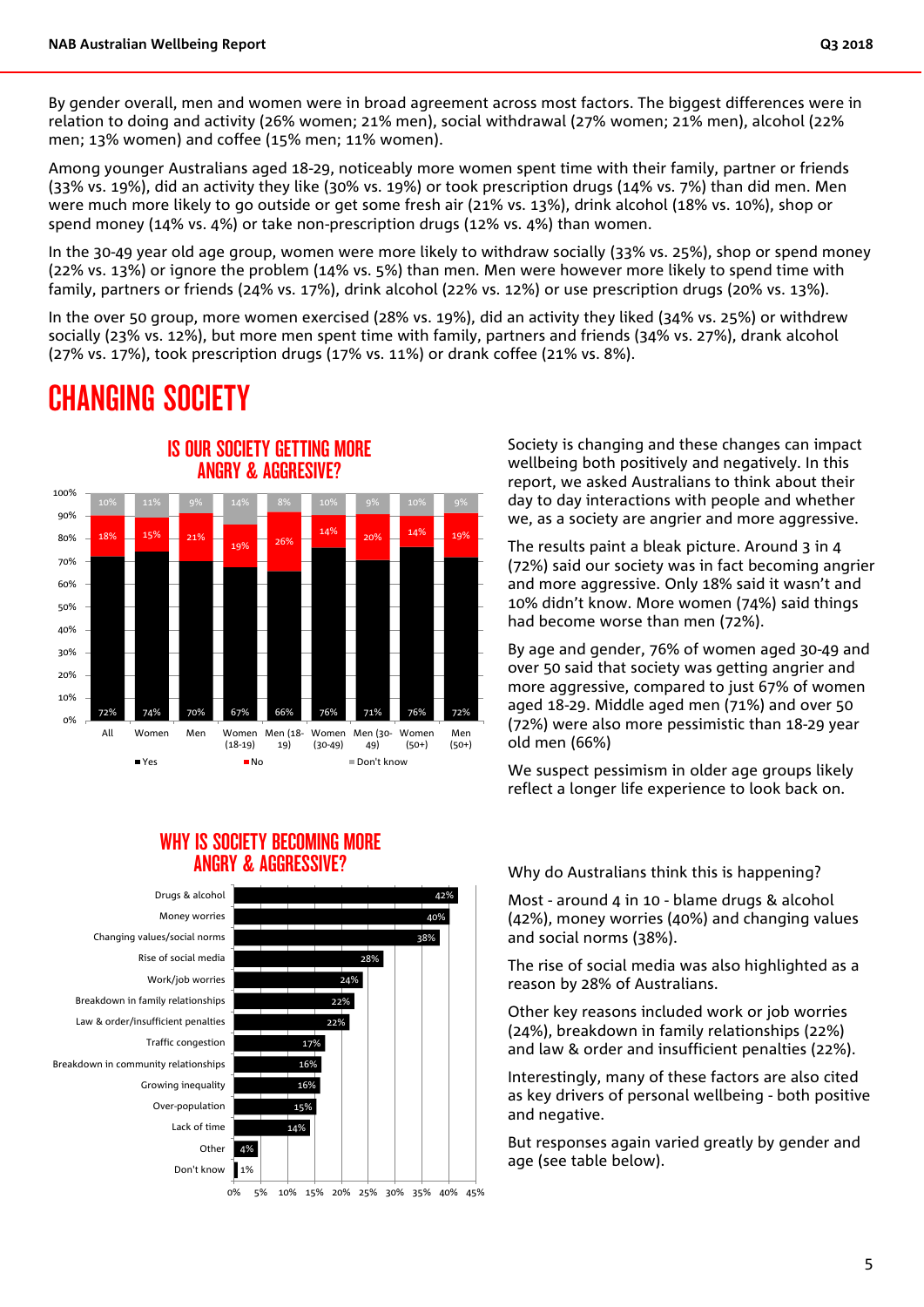|                                      | All | Women | Men | Women<br>$(18-29)$ | Men<br>$(18-29)$ | <b>Women</b><br>(30-49) | Men<br>(30-49) | Women<br>(50+) | Men<br>(50+) |
|--------------------------------------|-----|-------|-----|--------------------|------------------|-------------------------|----------------|----------------|--------------|
| Drugs & alcohol                      | 42% | 44%   | 39% | 26%                | 26%              | 44%                     | 31%            | 52%            | 52%          |
| <b>Money worries</b>                 | 40% | 45%   | 35% | 49%                | 46%              | 53%                     | 41%            | 37%            | 24%          |
| Changing values/social norms         | 38% | 39%   | 38% | 37%                | 32%              | 34%                     | 37%            | 44%            | 42%          |
| Rise of social media                 | 28% | 26%   | 29% | 34%                | 29%              | 29%                     | 30%            | 21%            | 30%          |
| Work/job worries                     | 24% | 24%   | 24% | 37%                | 37%              | 26%                     | 26%            | 16%            | 17%          |
| Breakdown in family relationships    | 22% | 26%   | 18% | 23%                | 14%              | 23%                     | 20%            | 30%            | 19%          |
| Law & order/insufficient penalties   | 22% | 18%   | 25% | 12%                | 14%              | 16%                     | 18%            | 23%            | 36%          |
| <b>Traffic congestion</b>            | 17% | 15%   | 19% | 10%                | 12%              | 15%                     | 23%            | 18%            | 18%          |
| Breakdown in community relationships | 16% | 16%   | 16% | 17%                | 16%              | 16%                     | 18%            | 16%            | 15%          |
| Growing inequality                   | 16% | 13%   | 20% | 14%                | 27%              | 11%                     | 19%            | 14%            | 18%          |
| Over-population                      | 15% | 14%   | 17% | 12%                | 14%              | 14%                     | 19%            | 15%            | 17%          |
| Lack of time                         | 14% | 15%   | 13% | 26%                | 22%              | 16%                     | 15%            | 10%            | 7%           |
| Other                                | 4%  | 3%    | 6%  | 2%                 | 8%               | 3%                      | 4%             | 4%             | 7%           |
| Don't know                           | 1%  | 1%    | 0%  | 1%                 | 1%               | 2%                      | 1%             | 0%             | 0%           |

By gender overall, men and women were in broad agreement across most factors. The biggest differences were in relation to the role of drugs and alcohol (44% women; 39% men), money worries (45% women; 35% men), breakdown in family relationships (26% women; 18% men), law and order and insufficient penalties (men 25%; women (18%) and growing inequality (20% men; 13% women).

Among Australians aged 18-29, more women identified changing values and social norms (37% vs. 32%), the rise of social media (34% vs. 29%) and breakdown in family relationships (23% vs. 14%) as key reasons why society is becoming angrier and more aggressive than young men. But a lot more young men highlighted growing inequality (27% vs. 14%) than women.

In the 30-49 year old age group, more women attributed this change to drugs & alcohol (44% vs. 31%) and money worries (53% vs. 41%), but significantly more men laid the blame on traffic congestions (23% vs. 15%) and growing inequality (19% vs. 11%).

In the over 50 group, more women blamed money worries (37% vs. 24%) and breakdown in family relationships (30% vs. 19%) than men. But more men attributed this change to the rise in social media (30% vs. 21%) and law & order or insufficient penalties (36% vs. 23%).